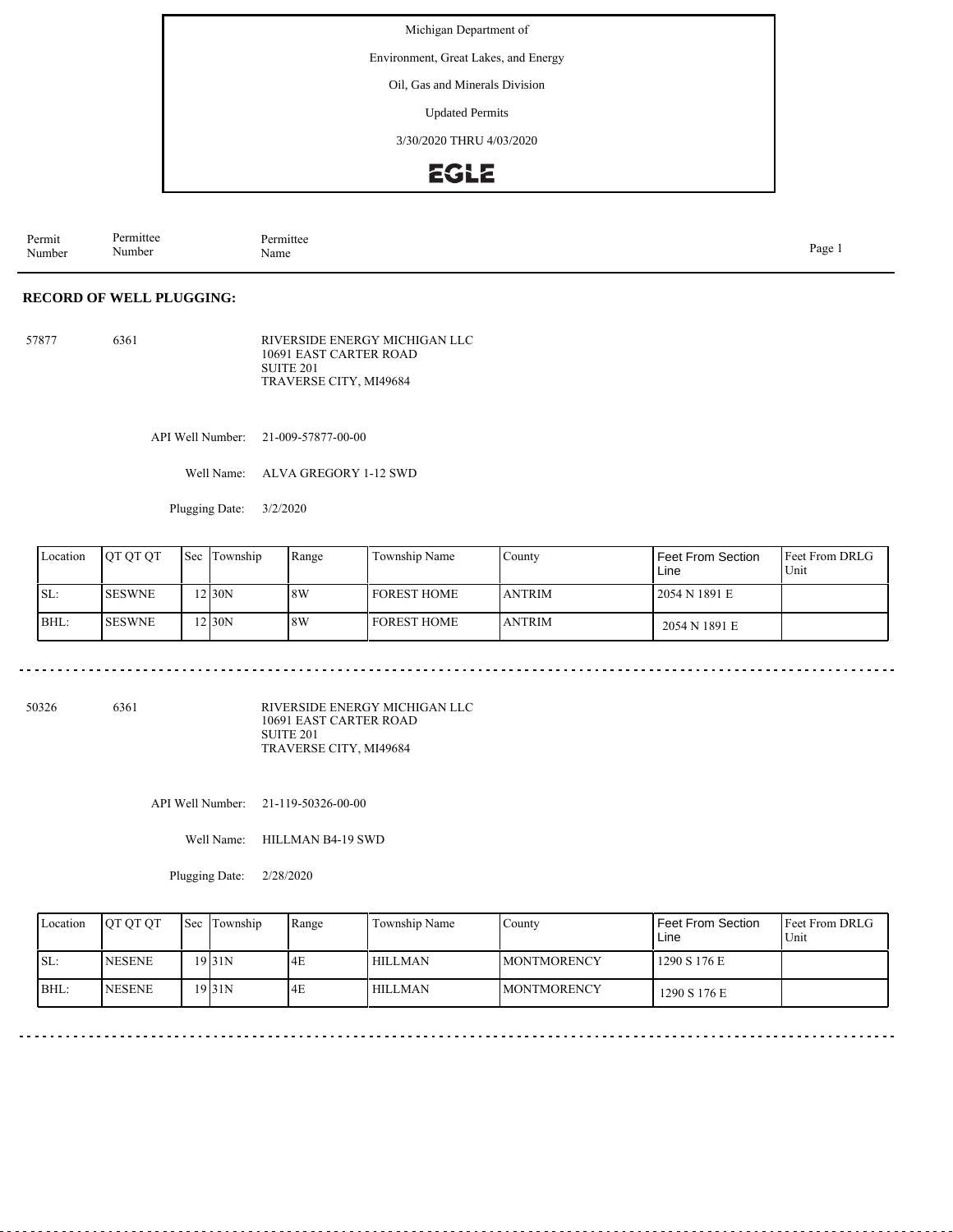Environment, Great Lakes, and Energy

Oil, Gas and Minerals Division

Updated Permits

3/30/2020 THRU 4/03/2020

### **EGLE**

Permit Number Permittee Number Permittee<br>Name Page 2<br>Name

**APPLICATIONS TO CHANGE WELL STATUS:**

9352 491

CONSUMERS ENERGY CO

1945 W PARNALL RD JACKSON, MI 49201

API Well Number: 21-035-09352-00-00

Well Name: M G S C 680

Approval Date: 3/18/2020

| Location | <b>IOT OT OT</b> | <b>Sec</b> Township | Range | Township Name      | County        | Feet From Section<br>Line | <b>Feet From DRLG</b><br>Unit |
|----------|------------------|---------------------|-------|--------------------|---------------|---------------------------|-------------------------------|
| ISL:     | CNSW             | 33 20N              | 16W   | WINTERFIELD        | <b>ICLARE</b> | 1320 S 1320 W             |                               |
| BHL:     | <b>CNSW</b>      | 33 20N              | 16W   | <b>WINTERFIELD</b> | <b>ICLARE</b> | 1320 N 1320 E             |                               |

Proposed Rework: ACOWS to Log, Underream, set Tubing, and Monitor well expires 3/18/21 ACOWS to Underream Open Hole

12997 491

CONSUMERS ENERGY CO

1945 W PARNALL RD JACKSON, MI 49201

API Well Number: 21-035-12997-00-00

Well Name: MICHIGAN GAS STORAGE CO 252

Approval Date: 3/19/2020

| Location | <b>IOT OT OT</b> | <b>Sec Township</b> | Range | Township Name | Countv        | Feet From Section<br>Line | <b>Feet From DRLG</b><br>Unit |
|----------|------------------|---------------------|-------|---------------|---------------|---------------------------|-------------------------------|
| ISL:     | <b>ICNNENE</b>   | $2$ 20N             | 16W   | WINTERFIELD   | ICLARE.       | 1 660 N 660 E             |                               |
| BHL:     | <b>CNNENE</b>    | $2$ 20N             | 16W   | WINTERFIELD   | <b>ICLARE</b> | 660 N 660 E               |                               |

Proposed Rework: ACOWS to Underream Open Hole Comment: ACOWS to Underream expires 3/19/21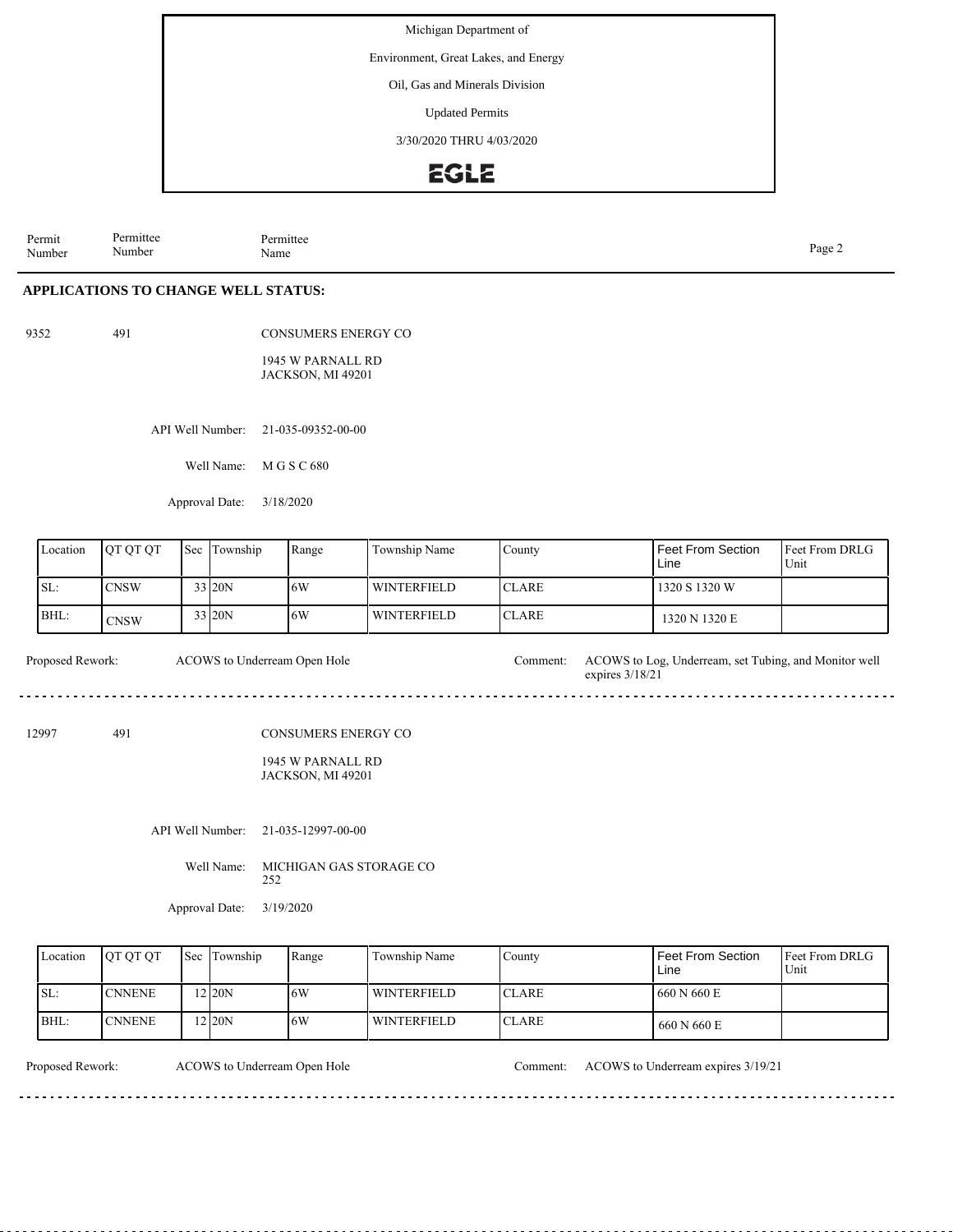Environment, Great Lakes, and Energy

Oil, Gas and Minerals Division

Updated Permits

3/30/2020 THRU 4/03/2020

## EGLE

|                                                  | Permit<br>Number | Permittee<br>Number                                                         |     | Name                                                    | Permittee                                                     |                    |                             | Page 3                                               |                        |  |
|--------------------------------------------------|------------------|-----------------------------------------------------------------------------|-----|---------------------------------------------------------|---------------------------------------------------------------|--------------------|-----------------------------|------------------------------------------------------|------------------------|--|
|                                                  | 13455            | 491                                                                         |     |                                                         | CONSUMERS ENERGY CO<br>1945 W PARNALL RD<br>JACKSON, MI 49201 |                    |                             |                                                      |                        |  |
|                                                  |                  |                                                                             |     | API Well Number:<br>Well Name:<br>334<br>Approval Date: | 21-035-13455-00-00<br>MICHIGAN GAS STORAGE CO<br>3/18/2020    |                    |                             |                                                      |                        |  |
|                                                  | Location         | QT QT QT                                                                    | Sec | Township                                                | Range                                                         | Township Name      | County                      | <b>Feet From Section</b><br>Line                     | Feet From DRLG<br>Unit |  |
|                                                  | SL:              | <b>CNSENW</b>                                                               |     | 31 20N                                                  | 6W                                                            | <b>WINTERFIELD</b> | <b>CLARE</b>                | 660 S 660 E                                          |                        |  |
|                                                  | BHL:             | <b>CNSENW</b>                                                               |     | 31 20N                                                  | 6W                                                            | <b>WINTERFIELD</b> | <b>CLARE</b>                | 660 S 660 E                                          |                        |  |
| Proposed Rework:<br>ACOWS to Underream Open Hole |                  |                                                                             |     |                                                         |                                                               |                    | Comment:<br>expires 3/18/21 | ACOWS to Log, Underream, Install Tubing, and Monitor |                        |  |
|                                                  | 20966            | 491<br><b>CONSUMERS ENERGY CO</b><br>1945 W PARNALL RD<br>JACKSON, MI 49201 |     |                                                         |                                                               |                    |                             |                                                      |                        |  |
| API Well Number:<br>21-035-20966-00-00           |                  |                                                                             |     |                                                         |                                                               |                    |                             |                                                      |                        |  |
| Well Name:<br>M G S C 942                        |                  |                                                                             |     |                                                         |                                                               |                    |                             |                                                      |                        |  |
| Approval Date:                                   |                  |                                                                             |     |                                                         | 3/19/2020                                                     |                    |                             |                                                      |                        |  |
|                                                  | Location         | QT QT QT                                                                    | Sec | Township                                                | Range                                                         | Township Name      | County                      | Feet From Section<br>Line                            | Feet From DRLG<br>Unit |  |

| Location | <b>IOT OT OT</b> | <b>Sec Township</b> | Range | Township Name | County        | l Feet From Section.<br>Line | <b>IFeet From DRLG</b><br>Unit |
|----------|------------------|---------------------|-------|---------------|---------------|------------------------------|--------------------------------|
| SL:      | <b>SENESE</b>    | 120N                | 16W   | WINTERFIELD   | <b>ICLARE</b> | 1320 N 100 E                 |                                |
| BHL:     | <b>SENESE</b>    | 20N                 | 16W   | WINTERFIELD   | <b>ICLARE</b> | 1320 N 100 E                 |                                |

 $\sim$   $\sim$   $\sim$ 

Proposed Rework: ACOWS to Underream Open Hole Comment: ACOWS to log, underream, and monitor expires 3/19/21

<u>. . . . . . .</u>